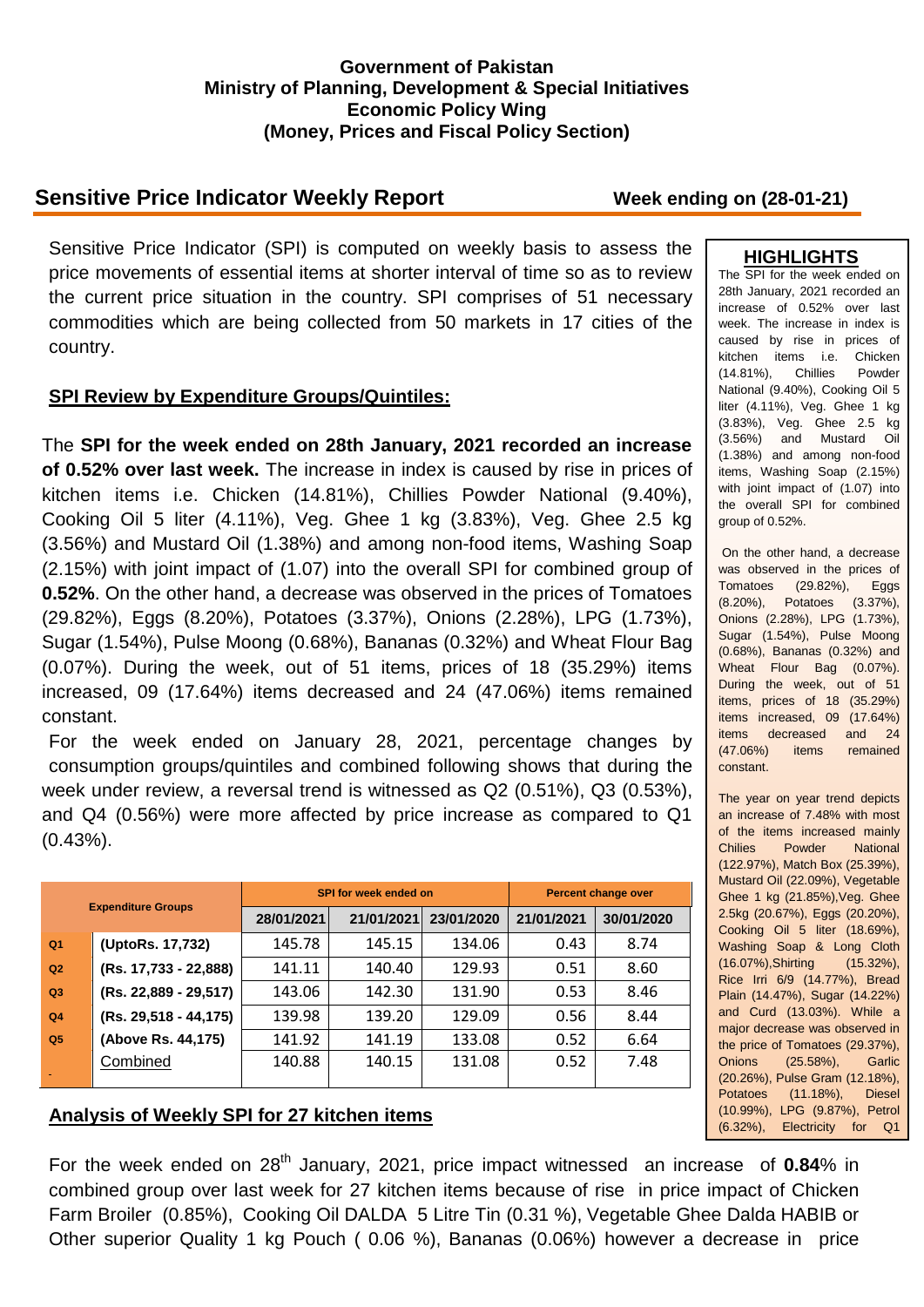impact was witnessed in Eggs Hen (0.22%), Potatoes (0.17%) Onions (0.07%) Tomatoes(0.48%) Sugar Refined (0.07%).

On year-on-year basis, combined group recorded a rising impact of **12.64%** which is attributed to increase in price impact of kitchen items i.e., Wheat Flour Bag (0.23%) Rice Basmati Broken (0.13%), Chicken (0.90%) , Milk Fresh (4.51%), Eggs Hen Farm (0.59%), Beef (0.65%), Mutton (0.49%), Cooking Oil Dalda 5 litre tin (1.31%), Vegetable Ghee1kg Pouch (0.70%), and Sugar (0.87%) however, a declining price impact was shown in Tomatoes (0.53%), Onions (0.60%), Potatoes (0.26%).

**In lowest income group Q1, an increasing price impact of 0.57% was recorded in price impact of 27 kitchen items over last week**, **on YOY basis lowest quintile witnessed an increasing impact of 12.40%. However, the graph shows that increasing price pressure on Q1 has eased due to better supply position and strict price monitoring by the government.** 



### **Consumer Prices Of Essential Kitchen Items in Different Cities For Week Ended On 28-01- 21**

| Sr.<br><b>No</b> | <b>Units</b>                 | <b>Islamabad</b> | <b>Rawalpindi</b> | Lahore  | <b>Karachi</b> | Quetta  | <b>Peshawar</b> |
|------------------|------------------------------|------------------|-------------------|---------|----------------|---------|-----------------|
| 1                | Wheat Flour Bag 20kg         | 864.15           | 860.00            | 860.00  | 1257.34        | 960.00  | 1019.09         |
| 2                | Rice Basmati Broken          | 106.56           | 98.54             | 76.87   | 99.43          | 104.92  | 81.05           |
| 3                | Mutton (Average Quality) 1kg | 1174.39          | 1189.83           | 1051.19 | 1081.51        | 1096.96 | 868.94          |
| 4                | Chicken Farm Broiler(1kg)    | 209.83           | 206.60            | 191.00  | 226.01         | 204.96  | 201.00          |
| 5                | Milk fresh (Un-boiled)       | 120.41           | 119.83            | 100.00  | 120.00         | 120.00  | 121.85          |
| 6                | Eggs Hen 1dozen              | 143.10           | 139.25            | 137.00  | 150.29         | 154.95  | 150.00          |
| 7                | Cooking Oil 5 liter          | 1495.00          | 1495.00           | 1495.00 | 1495.00        | 1495.00 | 1355.00         |
| 8                | Pulse Moong 1kg              | 258.11           | 243.76            | 235.54  | 243.69         | 274.97  | 200.00          |
| 9                | Pulse Mash 1kg               | 266.47           | 257.11            | 248.47  | 244.22         | 274.97  | 237.69          |
| 10               | Pulse Gram 1kg               | 172.16           | 153.60            | 126.99  | 157.09         | 174.95  | 150.00          |
| 11               | Potatoes                     | 53.82            | 50.06             | 39.24   | 34.53          | 44.81   | 45.28           |
| 12               | Onions 1kg                   | 54.77            | 49.11             | 39.00   | 36.76          | 44.81   | 44.17           |
| 13               | Tomatoes 1kg                 | 67.12            | 56.83             | 46.91   | 33.71          | 54.85   | 46.21           |
| 14               | Sugar Refined 1kg            | 96.23            | 92.93             | 95.41   | 90.40          | 95.00   | 200.00          |
| 15               | Petrol Super Per Liter       | 109.71           | 109.71            | 109.71  | 109.72         | 109.70  | 109.71          |